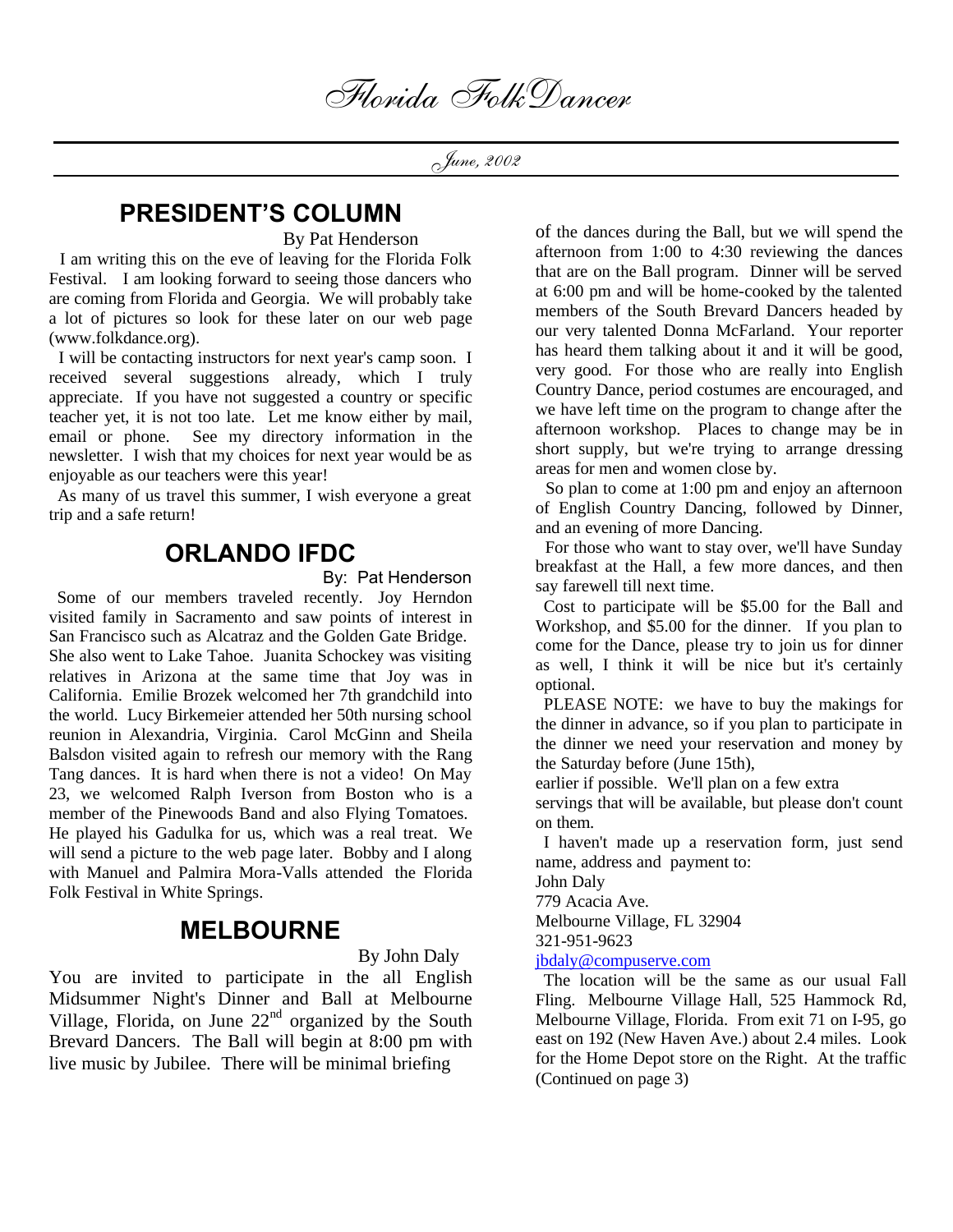(Cont'd. from p. 1)

light at Home Depot, turn north (left) onto Dayton Blvd. Go to the end of Dayton (about 0.5 mi). Turn Right onto South Dr. which soon makes a sharp left turn and becomes Hammock. Continue on Hammock

about 0.1 mi. You will pass a pine tree in the middle of the road (yes), then Norman Dr. and then the next driveway will go into the parking lot for the Village Hall. Just find a place to park and come on in.

 We're looking forward to seeing our friends for a summer event. This may not be an International party in the sense of doing dances from a variety of countries, but if you enjoy the English Country dances I think it will be a lot of fun.

# **JACKSONVILLE**

By Pearl F. G. Roth

 We are still planning on putting together a program for the US Naval Depot, for August 29th, 2002 and for the Arts/Crafts Festival at Riverside also coming up this fall.

 If you are interested in contributing a special dance or practicing with us, here is our schedule of dance practice dates for June: June 2nd, 5th, 9th, 12th, 19th, 23rd, 26th and 30th at my house 7:30 to 9 pm. We will teach Russian dances etc. at Beth Jacob on June 13th, 20th and  $27<sup>th</sup>$  during their practice time sometime between 5:30 and 7 pm as time permits.

 We will review and practice as many dances from different countries as we can before making a final decision on which countries will be in each program.

Welcome to our world:

Karen Coletti has some news for you… "Jack and I had a baby girl on Saturday, April 20, 2002 at 7:04 pm. She weighed 7 lbs. 5 oz. We had a water birth in the hospital; Jack was in the tub coaching me and he caught her. It was done completely naturally. It was a breeze. Her name is Eilia Marianne Coletti. For photos go to: http://eilia.baylife2000.com If you have trouble with the flash intro presentation, just click on "skip intro". Hope to see everyone one of these days."

Love, hugs, and shimmies, karen sun ray (Karen Coletti)

**Mainewoods Camp Schedule: (for more info: www.mainewoodsdancecamp.org**

#### **Session 1: August 3 - August 9**

Tom Bozigian – Armenian; Shawn Donaldson –

Balkan; Joe Wallin – Scottish; Teme Kernerman - Teaching Techniques

#### **Session 2: August 10 - August 16**

Iliana Bozhanova – Bulgarian; Lyuben Dossev - Kaval Master; Natty Kamikura – Japanese; Jacek Marek - Polish

#### **Session 3: August 17 - August 23**

Iliana Bozhanova – Bulgarian; Lyuben Dossev - Kaval Master; TBA – Israeli; Grant Logan - Squares & Contras

#### **Session 4: August 24 - August 30**

Miroslav Bata Marcetic – Serbian; Ingvar Sodal – Scandinavian; Sandy Starkman - International

## **Labor Day Session: August 30 - September 2**

Mihai David – Romanian; John Lulias - Greek Jean Noble – Scottish;

#### **STAFF TEACHERS**

George Fogg - English Roy Hilburn - Contras/Squares Sandy Starkman - International

# **SARASOTA GRAPEVINERS**

From Thekla Kahn

 The Israeli Workshop was held in Sarasota in April and the Grapeviners would like to thank all who attended and helped to make it a success! Don Schillinger is a talented teacher, who brought about 14 dances, which were new to us, and which he taught with grace and patience! Andi Kapplin knew all the dances and joined Don inside the circle. This was a great help! Our venue was a Town Park building, which suited our purpose except for the very noisy AC unit! Don was able to overcome this with his fabulous equipment! Saturday night dinner, supplied by the local dancers, was served in the adjacent room. Jacksonville, Tampa, and St. Pete dancers joined us and we think a good time was had by all. …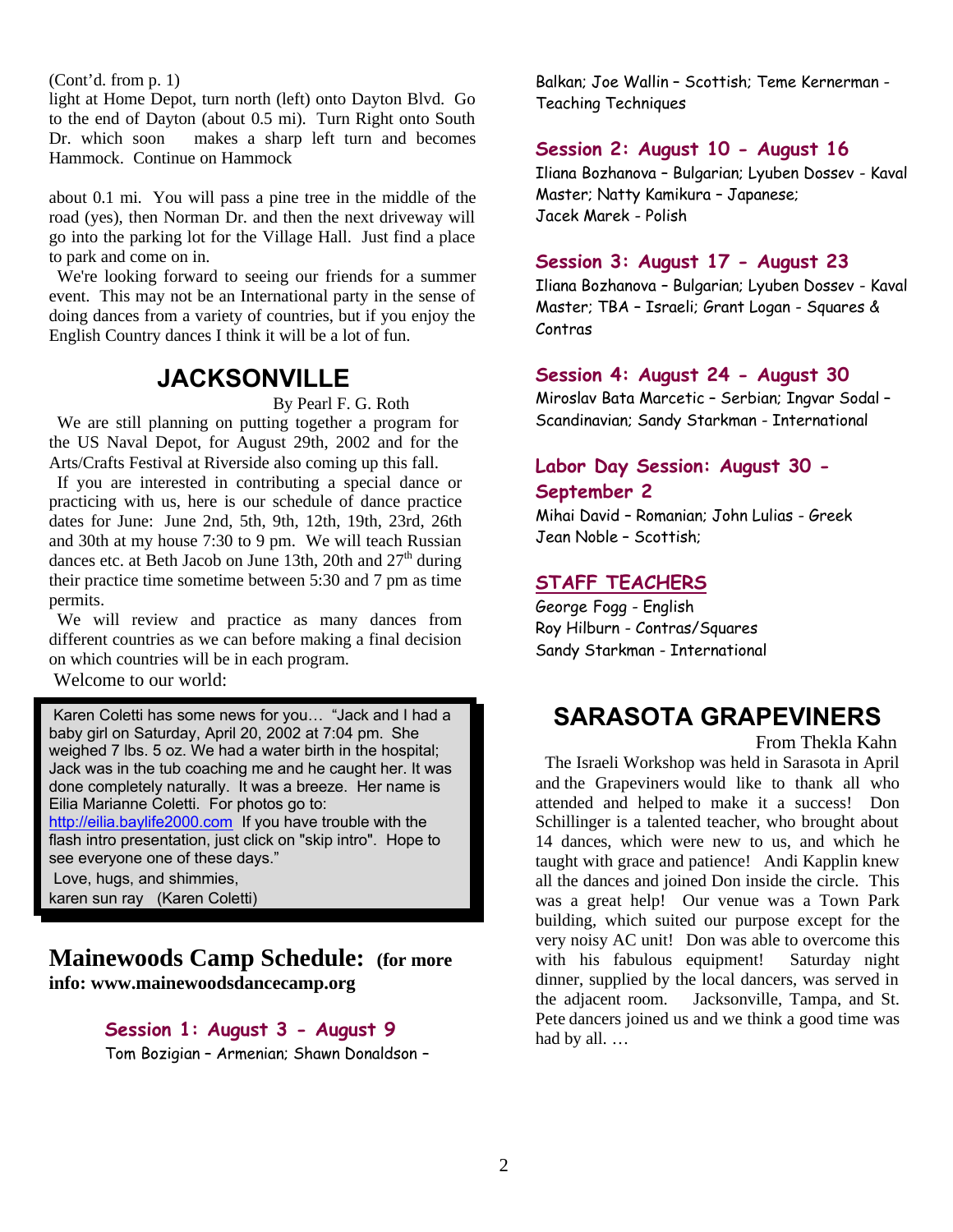# **Florida FolkDancer**

The Florida FolkDancer is a monthly publication of the Florida Folk Dance Council, Inc., a non-profit corporation whose purpose is to further knowledge, performance, and recreational enjoyment of International Folk Dance.

| President:           | Pat Henderson           |
|----------------------|-------------------------|
|                      | 9859 Berry Dease Rd.    |
|                      | Orlando, FL 32825       |
|                      | 407-275-6247            |
|                      | henderp@bellsouth.net   |
| Vice-President:      | <b>Bobby Quibodeaux</b> |
| Treasurer/Secretary: | Terry Abrahams          |

Please send all submissions to: Newsletter Editor: Jan Lathi 38 St. Andrews Court. Palm Coast, FL 32137 amarjan@bestnetpc.com

Deadline:  $15<sup>th</sup>$  of the month prior to publication

Articles in the Florida Folk Dancer are a copyright of the Florida Folk Dance Council, Inc., or of their individual authors.

Subscriptions are \$15 per year and include membership in the Florida Folk Dance Council. The membership year runs from one Annual Camp (usually February) to the next. Members can receive the newsletter electronically if desired.

Check the following website for further information on folk dancing in Florida: www.folkdance.org

> Send your items for ethnic and dance happenings by emailing or mailing to the editor by the  $15<sup>th</sup>$  of the month deadline for inclusion in the following month's newsletter.

## **Mark Your Calendar:**

**Midsummer Nights Ball,** June 22, Melbourne Village Hall. English Country Dance (see Melbourne's article elsewhere in this issue).

**Nordic Fiddles and Feet,** week of Norwegian and Swedish Music and Dance. June 29 – July 6, Buffalo Gap Camp. Info: fiddlesandfeet@aol.com, web site: nordicfiddlesandfeet.org; 4401 Alta Vista Way, Knoxville, TN 37919, 865-522-0515.

**OIFD July 4th dinner and dance**. A pot luck dinner will be at 6pm on July 3 with dancing following. There will be some bed space, sleeping bag space, or you can pitch a tent if you wish to stay overnight. We will have a cook out and more dancing on the 4th. Location is at the home of Bobby and Pat at 9859 Berry Dease Road in Orlando. Call 407-275-6247 or email to henderp@bellsouth.net.

**Israeli Folk Dance Weekend, camp Coleman, Cleveland, GA.** Aug. 30-Sept. 2<sup>nd</sup>, 2002. Info: Ruthy, 864-654-3511, email: kibbutz@slann.com

**Sharpes Assembly, Oct. 4-6, 5<sup>th</sup> annual contra and** English Country Dance Festival, Sebring, FL. Info: George Senyk, 321-636-2209.

**Autumn Leaves XIX Folk Dance Workshop,** Oct. 25-27. Yves Moreau, Bulgarian. Email Tim Murphy, timkmurp@earthlink.net or Janet Epstein, Depst98336@aol.com for info.

## **From the mail bag. . .**

Dear friends:

 I have received an e-mail from Tineke van Geel, Armenian dance teacher based in the Netherlands who is planning a USA teaching tour Sept. 28 - Oct. 28, 2002. She is currently booking weekend and evening workshops. Tineke is a fine teacher with excellent music

CDs and dance notes. Feel free to contact her directly for additional information at:

vangeel@xs4all.nl

Thanks, Yves Moreau